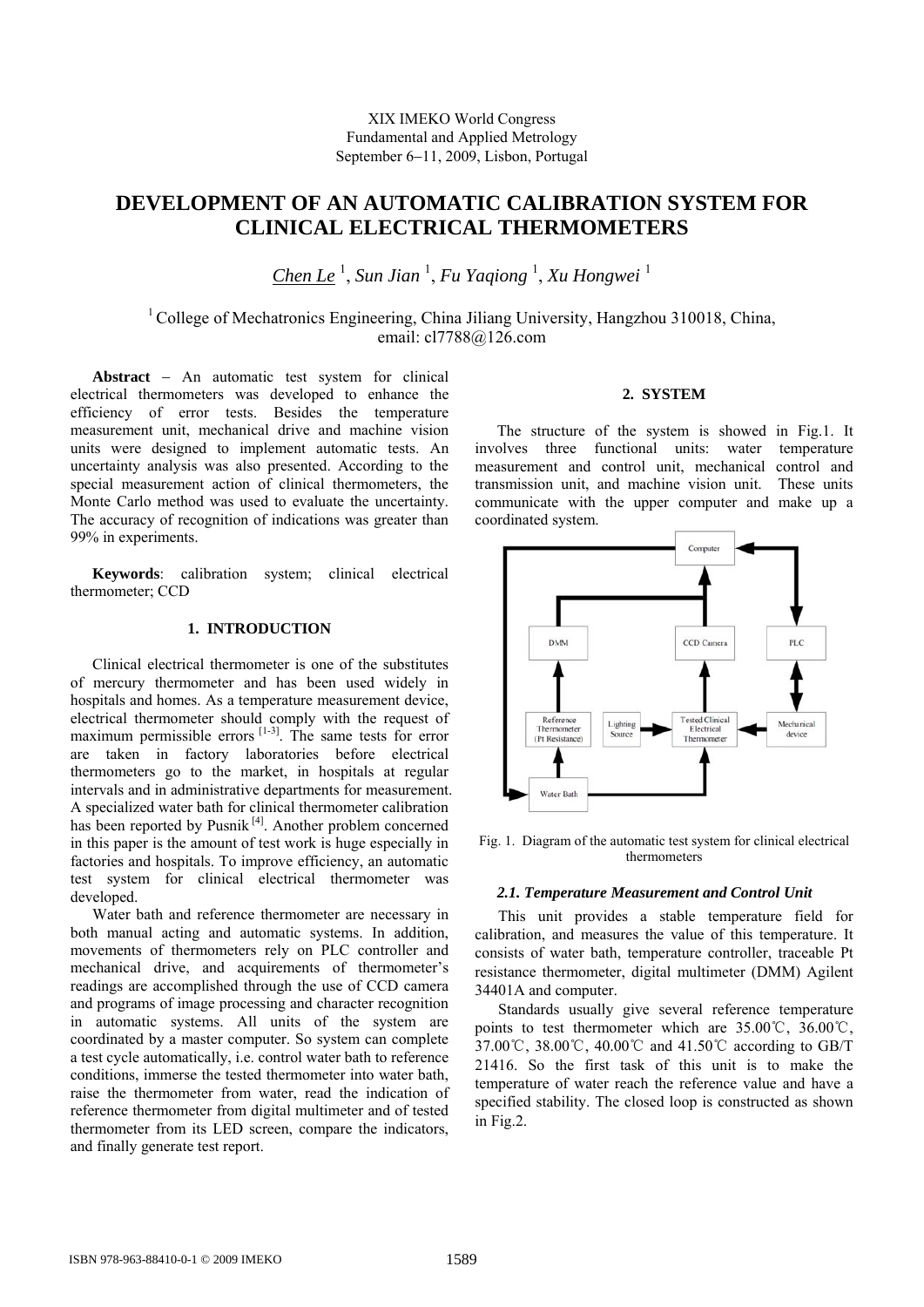

Fig.2. Temperature control diagram

In the loop, standard Pt resistance is treated as a sensor. The resistance is measured by DMM and sent to computer. The value of temperature calculated by interpolation method is compared with the reference value; and then the difference is used to control the actuator heat or refrigerate through PID method.

The second task of this unit is to determine the temperature of water bath when it is stable. The result is used to calculate the error of tested thermometer from the following expression:

$$
e = t_{\rm i} - t_{\rm wb} \tag{1}
$$

where

 $t_i$  is the temperature indicated at the thermometer to be tested and;

 $t_{\rm wb}$  is the temperature of the water bath determined with the reference thermometer.

#### *2.2. Mechanical Drive Unit*

Mechanical drive device is designed for two reasons: 1) when measuring temperature, the electrical thermometers must be immersed into water bath; then they are raised up to aim the indication to CCD camera. 2) Considering the efficiency, several thermometers are clamped on the mounting bracket so they can be tested in one time. A mechanical device is needed to bring every thermometer to the camera in proper order.

The vertical movement of bracket and thermometers are driven by a steam cylinder. Programs in PLC control a solenoid valve to decide whether the cylinder pulls the bracket up or pushes it down and how long it moves.

A stepper motor is used to rotate the bracket when it is raised. Hall approach switches are mounted on the side of the CCD to determine the locations of thermometers. When a thermometer is rotated in front of the CCD, Hall approach switches send a signal to the PLC controller, then PLC stops the motor so CCD can take pictures of the indication. The pictures are sent to the upper computer which will give a message to the PLC after the receptions. Receiving computer's message, the PLC drives the motor to locate the next thermometer. The system repeats this process until every thermometer's picture is taken.

## *2.3. CCD Indication Reading Unit*

Different from most instruments in lab, the measurement results of electrical thermometers don't have a form of electrical signals. The CCD reading unit takes the role of human's eyes.

TEC M55 lens and MTV-1881EX-3 CCD image sensor are used as camera. Signals from CCD are sent to image acquisition card NI PCI-1411 and are translated to gray image which can be processed by computer.

The series of steps are taken by computer to process images and recognize indications, as shown in Fig.3.



Fig.3. Steps of image processing and results from the steps

The first step is detecting edges in gray image, which is used to determine the region that contains the indication and to extract the region. The next steps are smoothing the image of extracted region and transforming it to a binary image. The steps mentioned above are useful to enhance the accuracy and reduce the amount of computation of the recognition. In the recognition step, the processed binary image is cut into several segments. Each segment contains only one character. The segments are compared with a template library to determine the numbers they represent.



Fig.4. Pictures of the automatic calibration system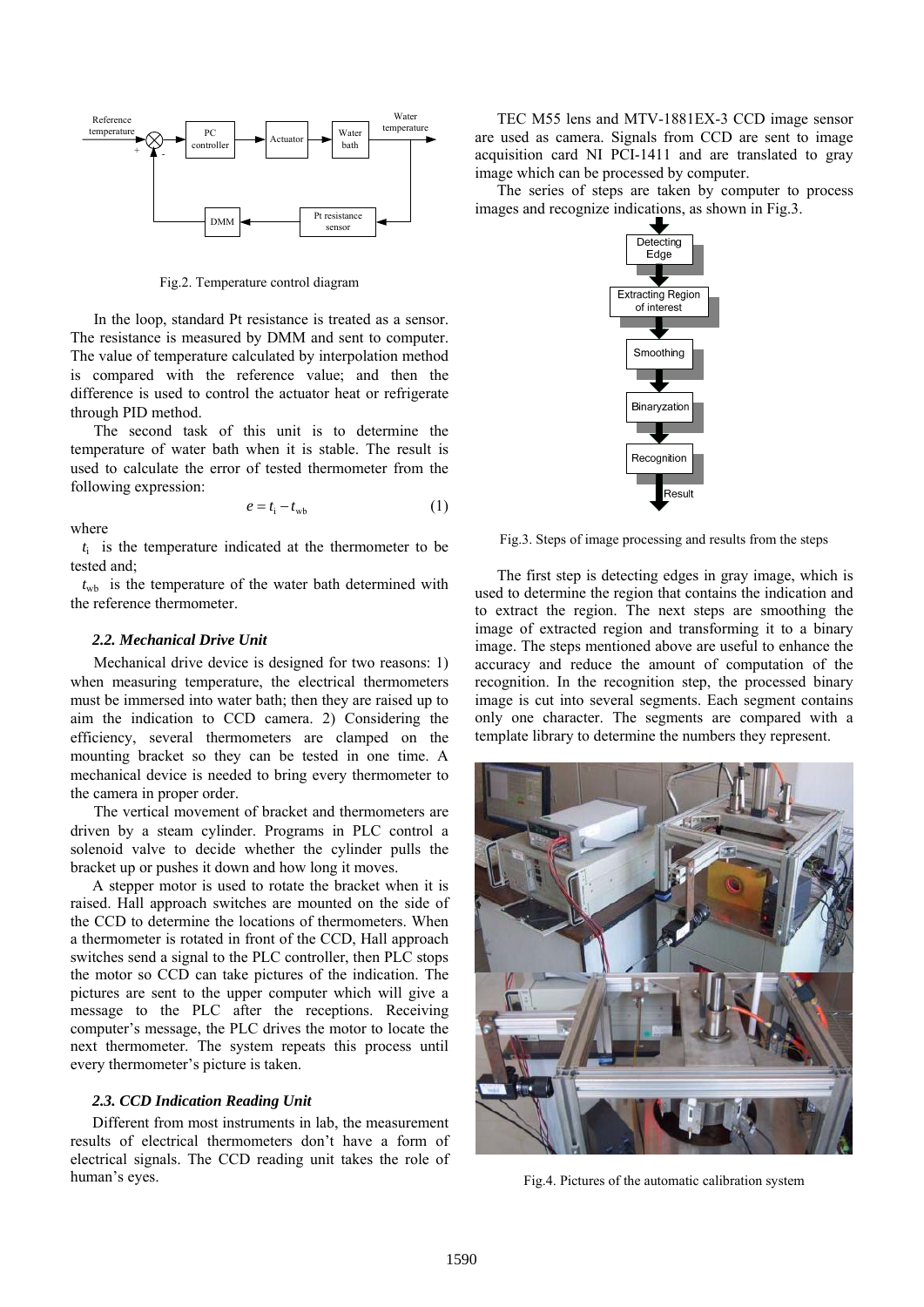## **3. SOFTWARE**

Units mentioned in Section 2 are coordinated by the software in upper computer, which is designed in LabVIEW environment. The operation steps are shown in Fig.5.



Fig.5. Flow chart of the software

## **4. UNCERTAINTY**

If the system is for calibration, the uncertainty of the measurement result should be given in report. Calculation and analysis of the uncertainty is discussed in this section.

#### *4.1. Calculation*

At each reference temperature value, a correction calculated by equation (1) is given to the tested thermometer. The standard uncertainty of the correction can be given by standard deviation of the samples.

$$
u = \sqrt{\frac{\sum_{i=1}^{N} e_i}{N-1}}
$$
 (2)

where

*N* is the number of the independent observations.

### *4.2. Analysis*

The model used to evaluate the uncertainty of the correction δ*t* is given by

$$
\delta t = t_s + \delta t_1 + \delta t_2 - G(t_x) + \delta t_3 + \delta t_4 \tag{3}
$$

where  $t_s$  is the temperature measured by the standard Pt resistor,  $\delta t_1$  the correction corresponding to the change of triple point value of the Pt resistor,  $\delta t_2$  the correction corresponding to the error introduced by the DMM,  $\delta t_3$  the difference in temperature between standard and tested thermometer caused by temperature fluctuation,  $\delta t_4$  the difference caused by inhomogeneous distribution of the temperature, and  $G(t_x)$  the reading of the tested clinical thermometer.

The reading  $G(t<sub>x</sub>)$  of the clinical thermometer is obtained by the following steps:

- 1) acquire samples of temperature *t*x, here the sampling rate is 1kHz and the duration is 5min;
- 2) find maximum value of the samples;
- 3) round the maximum value to 1 decimal place;
- 4) output the indication  $G(t_x)$ .

Table 1. Probability distribution functions assigned to the quantities

|              | Distribution               | Parameter( $\degree$ C) |       |    |       | Degree of      |
|--------------|----------------------------|-------------------------|-------|----|-------|----------------|
|              |                            | a                       |       | μ  | σ     | freedom        |
| $t_{\rm s}$  | Gaussian                   |                         |       | 37 | 0.002 |                |
| $\delta t_1$ | Rectangular -0.0007 0.0007 |                         |       |    |       | 12             |
| $\delta t_2$ | Rectangular -0.0029 0.0029 |                         |       |    |       | 50             |
| $\delta t_3$ | Arc sine -0.0075 0.0075    |                         |       |    |       | $\overline{c}$ |
| $\delta t_4$ | Rectangular -0.005         |                         | 0.005 |    |       | 12             |
| $t_{\rm x}$  | Gaussian                   |                         |       | 37 | 01    |                |

When the test point is 37℃, each quantity on the right of (3) can be assigned a distribution except for  $G(t<sub>x</sub>)$ . It is difficult to assign a usual distribution function to  $G(t<sub>x</sub>)$ . However, a Gaussian distribution can be assigned to the quantity  $t_x$ . In such a case, the Monte Carlo method (MCM) is employed to implement the propagation of the distributions.

10<sup>4</sup> trails were taken by the Monte Carlo procedure. The results of δ*t* are shown in Fig.6; and the probability density function (PDF) is shown in Fig.7. The expectation of δ*t* is - 0.47℃ and the standard uncertainty *u*(δ*t*) is 0.049℃.For 95% coverage probability, the shortest coverage interval is calculated to be [-0.518, -0.394].